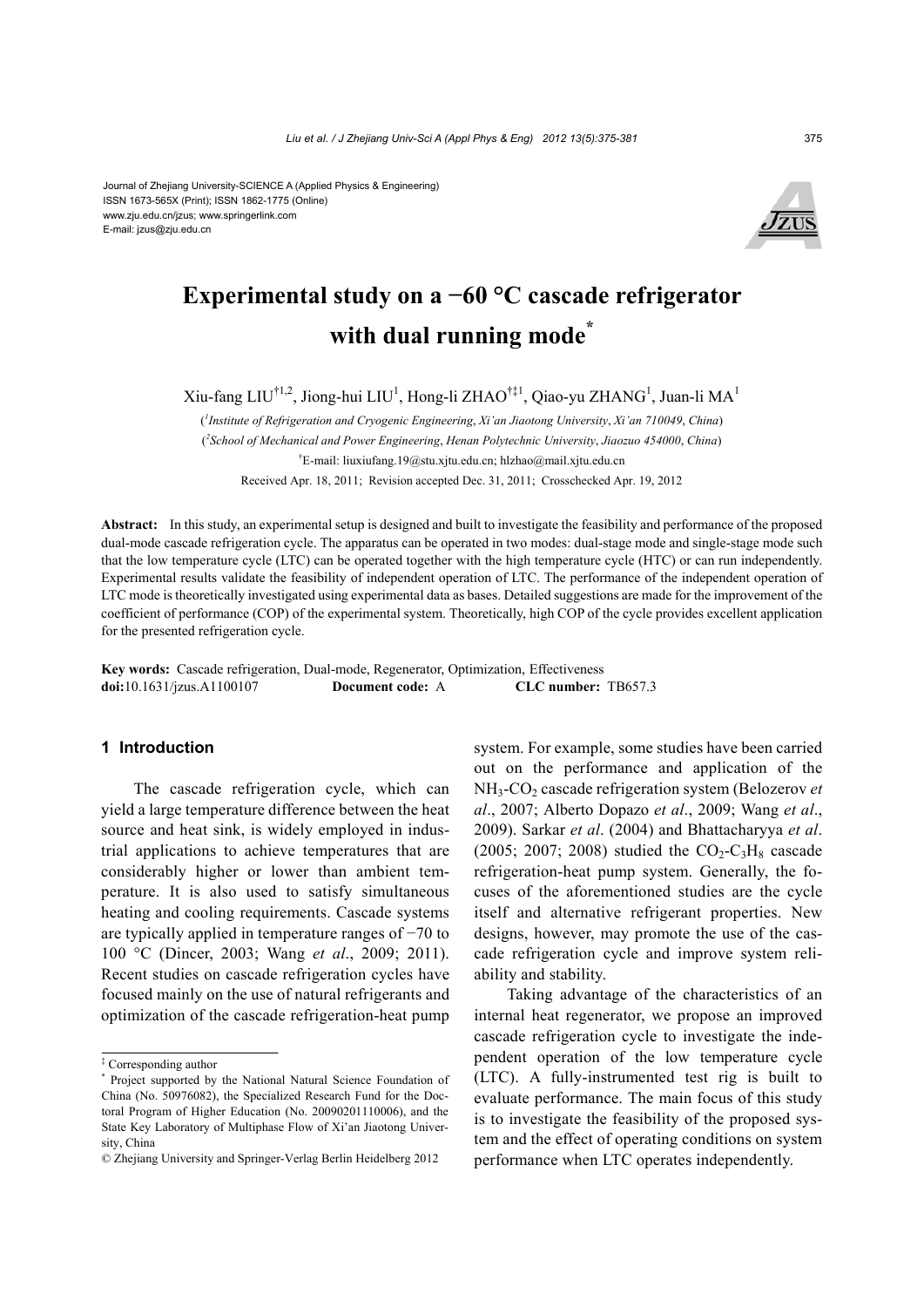# **2 Experimental**

#### **2.1 Flow loop**

Three main parts make up the proposed cascade refrigeration system with dual running mode (Fig. 1): the high temperature cycle (HTC) (1-2-3-4-5-1) with  $CHF<sub>2</sub>Cl$  as the working fluid, the LTC (6-7-8-9-10-11-12-6) with  $CHF<sub>3</sub>$  as the working fluid, and the load pipe (13-14-15). HTC consists of compressor C1, condenser E1, throttling element J1, condenserevaporator G1, and gas cooler G4. LTC consists of compressor C2, condenser E2, internal regenerator G3, condenser-evaporator G1, throttling element J2, and gas cooler G2. HTC and LTC are connected by condenser-evaporator G1. A load of dry air is cooled down when it flows through gas coolers G4 and G2 successively (13 to 15 in Fig. 1).



**Fig. 1 Flowchart of the improved two-stage cascade refrigeration cycle**

This test apparatus can be operated in two modes with an internal heat regenerator and a condenser employed in LTC, i.e., LTC can be operated alone or with HTC. This makes the system unique when compared with the conventional dual-stage cascade cycle. The refrigerant from compressor C2 is cooled by condenser E2, and then further cooled by internal heat exchanger G3 through the cold energy recycled from the evaporator outlet. When inlet temperature 9 approaches outlet temperature 10 of the condenserevaporator, the cooling effect of the condenserevaporator becomes negligible, and LTC can be operated independent of HTC to achieve the same evaporation temperature value.

The improved system can be employed in small load conditions, such as cryostat. It possesses the following beneficial advantages such that the refrigerant is heated by internal heat exchanger G3 before it enters compressor C2, yielding a better oil return for the compressor and ensuring the stability of LTC. For minimal demands on cold energy, LTC can satisfy requirements alone having the aid of HTC at start-up. Thus, the system does not require frequent start-ups, and only one compressor needs to work after operation has been initiated. Such attributes present energy-savings.

# **2.2 Determination of state points**

Design parameters such as the isentropic efficiencies of the compressors, overlap temperature of the system, temperature difference, etc., significantly affect the coefficient of performance (COP) of a system. Thus, a parametric study is indispensable for optimizing the design parameters and determining all state points. The following assumptions are made to simplify the thermodynamic analysis:

1. The compression processes are adiabatic but not isentropic. An isentropic efficiency of 0.8 is assumed for both the HTC and LTC compressors.

2. Pressure drops in connecting pipes, compressor valves, and heat exchangers are negligible.

3. The ambient temperature is 25 °C. Refrigerants at the condenser outlet of HTC are saturated; a temperature difference of 5 °C exists between the HTC condensing temperature and the ambient temperature.

4. Regenerator effectiveness is 0.8.

5. The overlap temperature in the condenserevaporator is 5 °C.

6. The subcooling degree before the throttling element is 5 °C.

7. The evaporating temperature of LTC is −65 °C.

To facilitate the analysis, we have developed an exclusive computer code for the thermodynamic properties of the modified cascade cycle. The state parameters of the cycle are determined according to the design requirements and principles of system performance optimization (Table 1).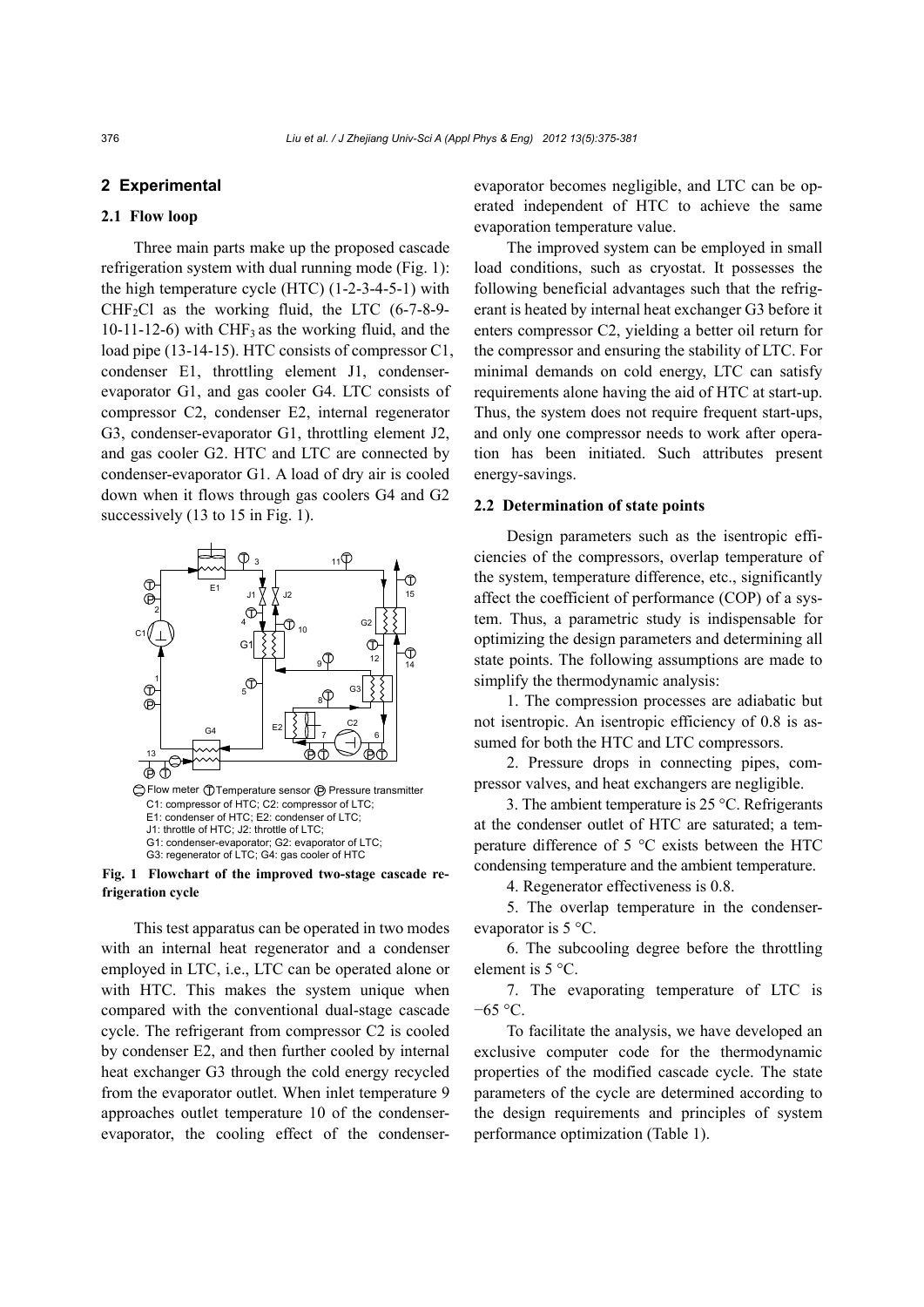**Table 1 Design parameters for all state points of the cooling cycle** 

| State | Temperature   | Pressure | Enthalpy | Entropy     |
|-------|---------------|----------|----------|-------------|
| point | $^{\circ}$ C) | (MPa)    | (kJ/kg)  | (kJ/(kg·K)) |
| 1     | $-33$         | 0.115    | 392.06   | 1.83        |
| 2     | 95            | 1.192    | 468.94   | 1.87        |
| 3     | 30            | 1.192    | 236.62   | 1.13        |
| 4     | $-38$         | 0.115    | 236.62   | 1.17        |
| 5     | $-38$         | 0.115    | 290.20   | 1.40        |
| 6     | 15            | 0.247    | 388.25   | 1.93        |
| 7     | 95            | 0.904    | 448.22   | 1.96        |
| 8     | 30            | 0.904    | 393.16   | 1.80        |
| 9     | $-33$         | 0.904    | 268.16   | 1.30        |
| 10    | $-38$         | 0.904    | 144.35   | 0.79        |
| 11    | $-65$         | 0.247    | 144.35   | 0.79        |
| 12    | $-65$         | 0.247    | 263.25   | 1.37        |

### **2.3 Experimental setup**

Fig. 2 shows the experimental setup of the dual-mode cascade refrigeration system. Two commercial hermetic rolling piston air-conditioning compressors C1, C2 of model YZG-53RB (Qing'an Refrigeration Equipment Co., Ltd., Xi'an, China), two air-cooled finned tube condensers E1, E2, four customized SCE (Aotaihua Refrigeration Equipment Co., Ltd., Beijing, China) model coaxial-pipe heat exchangers G1, G2, G3, and G4, and two capillaries J1, J2 are employed in the experimental equipment. Effective insulation measures are taken to reduce cold loss. The components and pipelines were wrapped in polyethylene foam and radiation-shield aluminum foil to reduce cold loss through conduction and radiation, respectively.



**Fig. 2 Experimental apparatus of the dual-mode cascade refrigeration cycle**

#### **2.4 Data acquisition system**

The temperatures and pressures of the refrigerant are measured at various locations in the experimental equipment (Fig. 1). Copper-constantan thermocouples and pressure/vacuum gauges are used to measure the temperatures and the pressures of each state point, respectively. A glass rotameter is used to measure the flow rate of the cooled air. Cooling capacity is estimated by measuring the flow rate, as well as the inlet and outlet temperatures of the cooled air.

Data acquisition system of the experimental apparatus is composed of hardware and software. The hardware part includes an industrial personal computer, PCI CEC488GPIB (Keithley Instruments, Inc., Cleveland, USA) general interface card, thermocouple temperature sensor, Keithley model 2000 digital multimeter, Keithley 7001 switching system, and 7014 collecting card. A set of experimental data acquisition system based on Labview platform is developed for the real time data collection and observation, by which the programmable logic controller (Advantech Co., Ltd., Taiwan, China) initialization, channel configuration and collecting command dispatch for real time data displaying and storage being realized.

# **3 Results and discussion**

The experimental process can be divided into two stages. The first is the dual-stage mode, in which HTC begins to operate first, followed by LTC after HTC has achieved a steady run. The second is the single LTC stage mode, in which LTC is switched on after HTC has been running steadily. HTC is then switched off after LTC has achieved a steady run. This enables LTC to run independently.

Fig. 3 shows the operating condition of the dual-stage mode. Before initialization of LTC, HTC is allowed to run until it has reached a stable operating condition. LTC is initiated about 85 min later. As the experimental apparatus is equipped with G1, the throttle valve outlet temperature of LTC is cooled down. Because of the heat load of LTC, the loaded air outlet temperature of LTC is higher than that of HTC. After LTC is initiated, the throttle valve outlet temperature and loaded air outlet temperature of LTC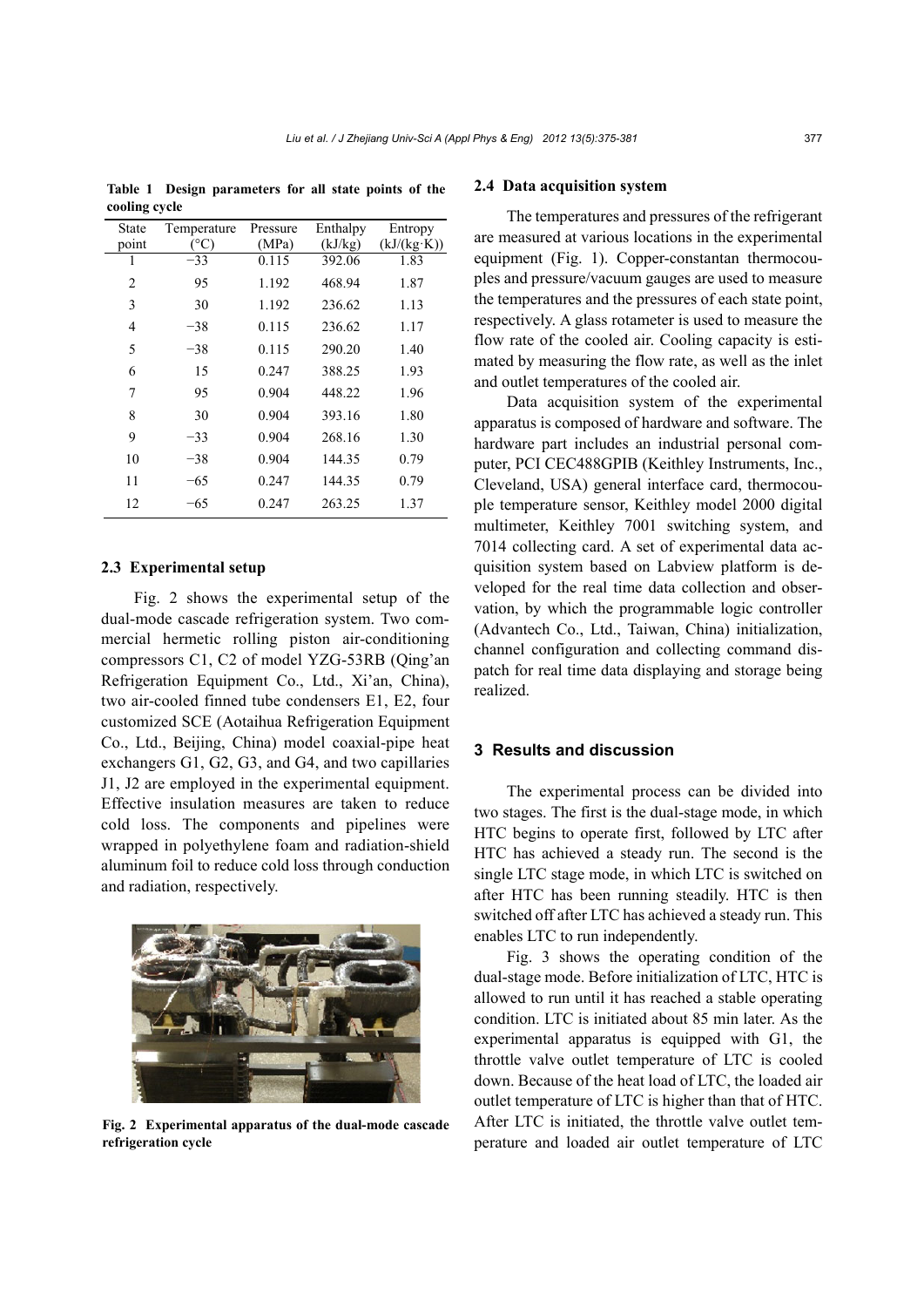decrease dramatically. LTC tends to stabilize after a small increase in the throttle valve outlet temperature and air outlet temperature of HTC. With airflow rate of 5.35 g/s, the loaded air is cooled to −61 °C and the cooling capacity of the system is about 401 W.



**Fig. 3 Variations in temperature of the two-stage cascade cycle**

Fig. 4 shows the operating condition of the single LTC stage mode. LTC begins about 85 min after the initiation of HTC, while HTC is switched off after 100 min, and LTC begins to run independently. LTC works independently for about 100 min and the throttle valve outlet temperature of LTC is maintained at about −60 °C.



**Fig. 4 Variations in temperature during independent operation of LTC** 

In the tests, the thermocouple temperature sensor has an accuracy of  $\pm 0.2$  °C in the temperature range from −70 to 100 °C. The accuracy of pressure sensor used in the experiment is  $\pm 1.6\%$  in the pressure range from −100 to 3500 kPa. The accuracy of glass rotameter is  $\pm 2.5\%$  in the range from 0.6 to 6 m<sup>3</sup>/h. The uncertainty analysis on the cooling capacity was

performed according to the error propagation equation (Kline and Mcclintock, 1953). The uncertainty of the cooling capacity is about  $\pm 4\%$ .

## **4 System optimization**

# **4.1 Effects of regenerator effectiveness and condensing temperature on LTC performance**

The internal heat regenerator and condenser employed in LTC are the major distinctions between this cycle and the conventional dual-stage cascade cycle. The performance of each component would have a decisive effect on the independent operation of LTC. At the same time, the specific refrigeration capacity of the LTC evaporator has a direct influence on system performance. The effectiveness of the regenerator (*ε*) is defined as the ratio of the actual rate of heat transfer  $(\varphi)$  to the maximum possible rate of heat transfer (*φ*max):

$$
\varepsilon = \frac{\varphi}{\varphi_{\text{max}}},\tag{1}
$$

$$
\varphi_{\text{max}} = \min \{ \varphi_1, \varphi_2 \},\tag{2}
$$

where

$$
\varphi_1 = \dot{m}_{\rm H} (h_{i'_{\rm H}, p'_{\rm H}} - h_{i'_{\rm C}, p'_{\rm H}})
$$
  
= 
$$
\dot{m}_{\rm H} (355.19 - 106.53) = 248.66 \dot{m}_{\rm H},
$$
 (3)

$$
\varphi_2 = \dot{m}_{\rm c} (h_{t'_{\rm i}, p'_{\rm c}} - h_{t'_{\rm c}, p'_{\rm c}})
$$
  
= 
$$
\dot{m}_{\rm c} (389.28 - 159.86) = 229.42 \dot{m}_{\rm c},
$$
 (4)

where  $\varepsilon$  is the effectiveness,  $\varphi$  is the heat transfer rate, *m* is the mass flow rate, *t* is the temperature, *p* is the pressure, and *h* is the specific enthalpy. Subscripts H and C denote hot fluid and cold fluid, respectively, and superscripts ′ and ″ refer to the inlet and outlet, respectively. According to the experimental data,  $t'_{\text{H}} = 17 \text{ °C}, t'_{\text{C}} = -65 \text{ °C}, p'_{\text{H}} = 2800 \text{ kPa}, \text{ and } p'_{\text{C}} =$ 280 kPa.

The values of  $h_{t'_{H}, p'_{H}}$ ,  $h_{t'_{C}, p'_{H}}$ ,  $h_{t'_{H}, p'_{C}}$ , and  $h_{t'_{C}, p'_{C}}$ are calculated using Eqs. (3) and (4).

As  $\dot{m}_{\text{H}} = \dot{m}_{\text{C}}$ :

$$
\varphi_{\text{max}} = \min \{ \varphi_1, \varphi_2 \} = \varphi_2,\tag{5}
$$

and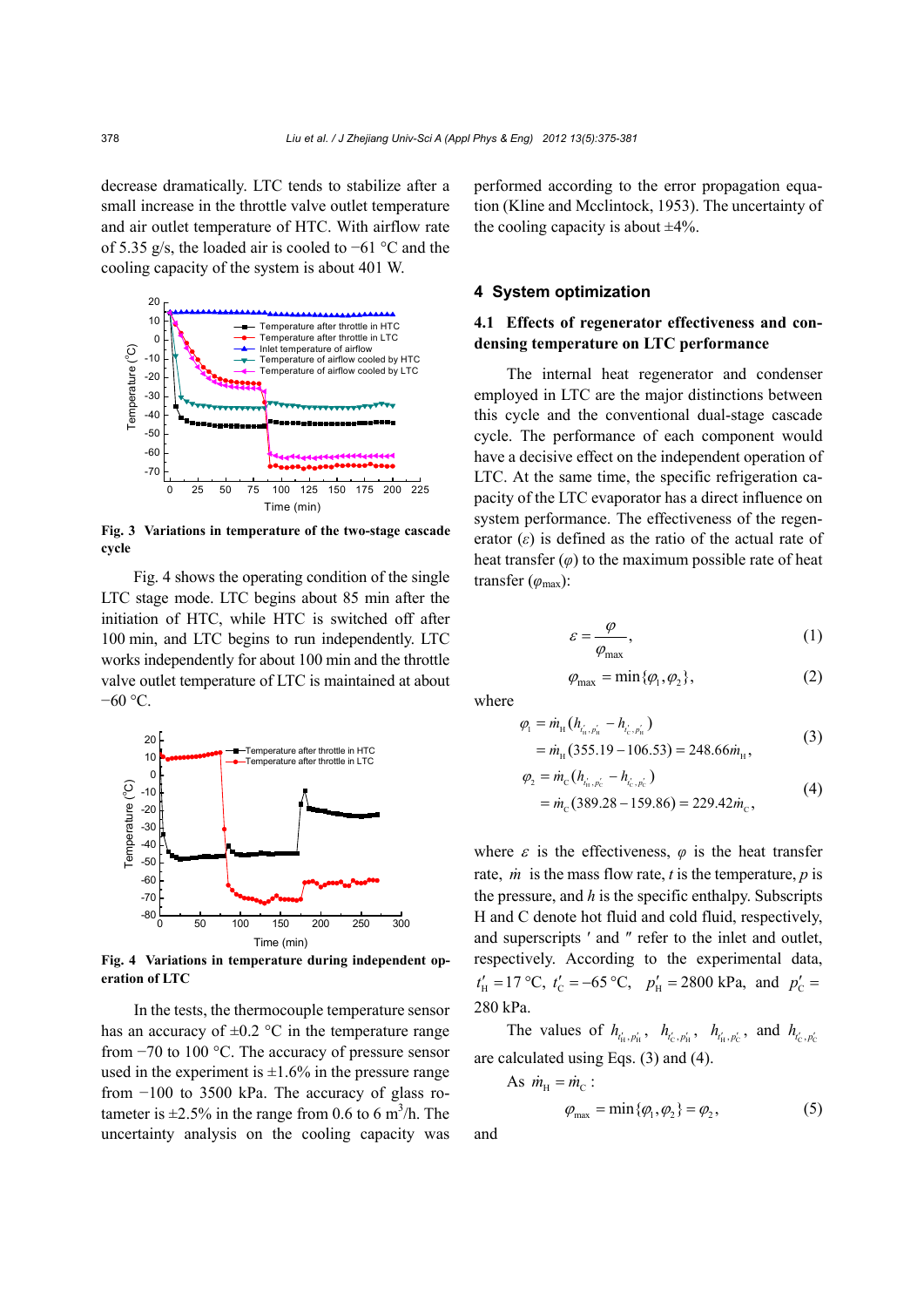$$
\varphi = \dot{m}_{\rm H} (h_{t'_{\rm H}, p'_{\rm H}} - h_{t''_{\rm H}, p''_{\rm H}}). \tag{6}
$$

Substituting Eqs. (5) and (6) into Eq. (1),  $\varepsilon$  can be calculated as

$$
\varepsilon = \frac{\varphi}{\varphi_{\text{max}}} = \frac{\dot{m}_{\text{H}}(355.19 - 158.43)}{229.42 \dot{m}_{\text{H}}} = 85.75\%.\tag{7}
$$

When the cooling temperature is  $-60$  °C, the compressor has an isentropic efficiency of 0.8 and the pressures maintain the experimental values. Pressure loss is negligible as assumed, and the amount of cold lost of the condenser-evaporator is maintained at the same value. Fig. 5 depicts the variations in system COP with regenerator effectiveness and specific refrigeration capacity of the LTC evaporator when the temperature of the condenser outlet is kept at 25 °C. Maintaining regenerator effectiveness at 85.75%, the variations in system COP affected by variations in condensing temperature and specific refrigeration capacity are presented in Fig. 6.

As shown in Fig. 5, the COP increases with an increase in specific refrigeration capacity, which consequently demands high effectiveness for the regenerator. For instance, when the specific refrigeration capacity is 30 kJ/kg, LTC can run independently only when the effectiveness of the regenerator is higher than 96%. This is because more substantial refrigeration capacity release entails less refrigeration capacity that may be used for regeneration. The regenerator should achieve higher effectiveness to obtain the required temperature before throttling. Otherwise, the temperature after throttling fails to reach the required temperature because of obtaining the high temperature before throttling. Thus, to improve the stability and COP of the LTC, effective heat exchanger such as plate-fin heat exchanger should be used as a regenerator.

Fig. 6 illustrates that the lower the condensing temperature is, the more substantial the specific refrigeration capacity released, and the higher COP is attained. This experiment is carried out in winter, so that the condensing temperature can be lowered to 25 °C through air-cooling. In many conditions, however, air-cooled condensers cannot reach such a low temperature; hence, a water-cooled condenser should be employed.



**Fig. 5 Variations in system COP with efficiency of re-**



**Fig. 6 Variations in system COP with condensing temperature and specific refrigeration capacity**

# **4.2 Effects of pressure ratio and condenserevaporator temperature difference on LTC performance**

Theoretically, system COP can attain its maximum for a particular value of pressure ratio. In search of an optimum pressure ratio, pressure loss is assumed to be negligible and low pressure is maintained at 280 kPa. The compressor has an isentropic efficiency of 0.8, and the condensing temperature is maintained at 25 °C. A corresponding thermodynamics calculation model is established, and an exclusive computer code is developed for the thermodynamic properties of LTC. The variation in system COP with pressure ratio and temperature difference in the condenser-evaporator is presented in Fig. 7.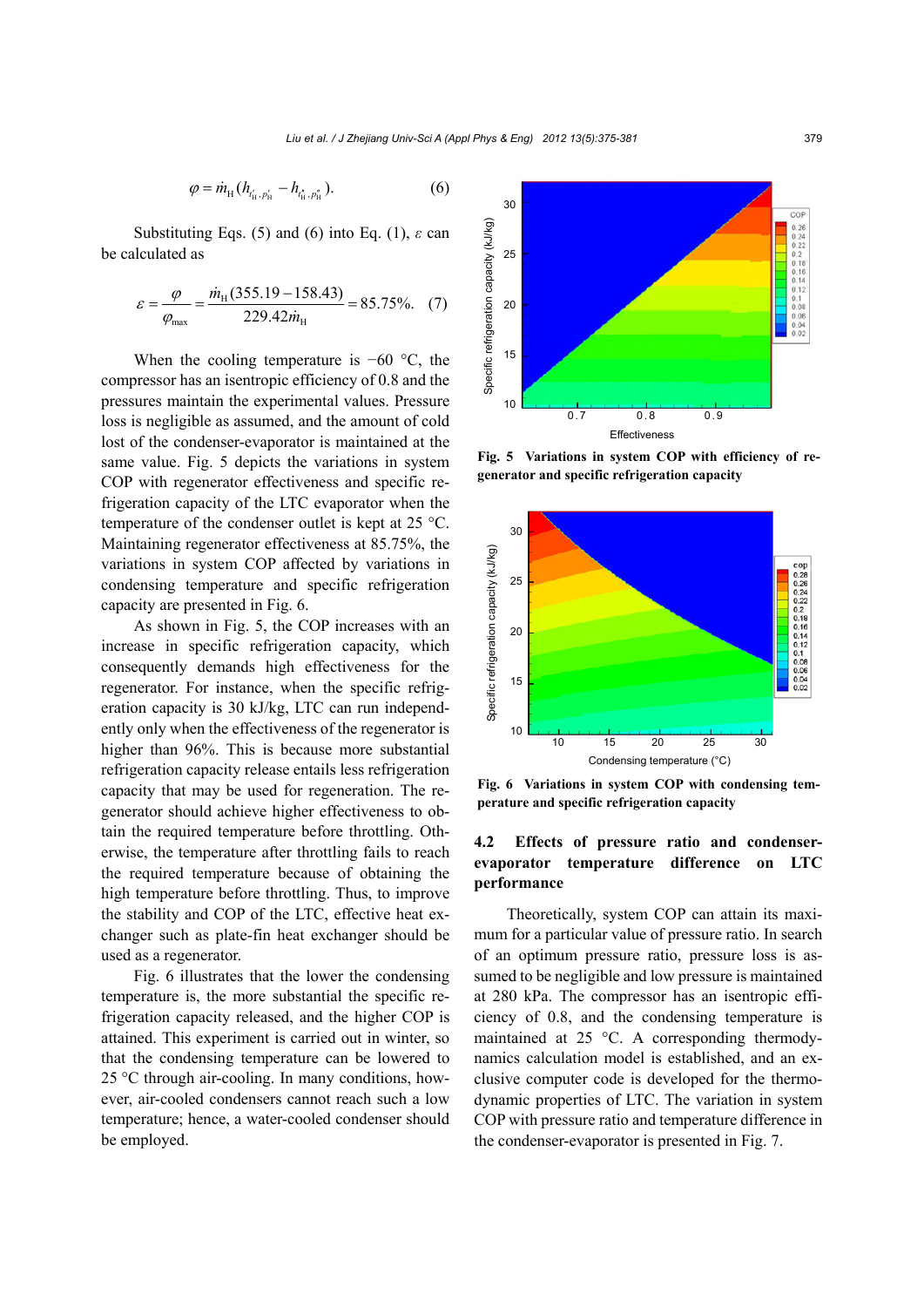

**Fig. 7 Variations in system COP with pressure ratio and temperature difference in the condenser-evaporator** 

As shown in Fig. 7, system COP first increases slowly, while pressure ratio is at around 14.0, COP sharply increases to a maximum, and then gradually decreases. This result can be attributed to the assumption that the condensing temperature remains at 25 °C, and the condenser releases more heat energy with the increase in pressure ratio. When the pressure ratio reaches 14.0, the refrigerant is cooled from gaseous to liquid in the condenser and consequently a mass of latent heat of liquefaction is discharged causing a sudden increase in system COP. When the pressure ratio increases further, the compressor power consumption increases. The heat discharged by the condenser grows slightly, thereby diminishing system performance. A commercial air-conditioning compressor was used in this system as a high-pressure ratio compressor is needed to improve system COP. Because of the substantial increase in heat energy discharge, the common air-cooled condenser is not expected to satisfy the requirements. A plate-fin condenser with high heat transfer effectiveness should therefore be adopted (Chen *et al*., 2008). We also find that system COP improves by about 20% when there is no temperature difference in the condenser-evaporator. Adding a bypass between the inlet and outlet of the condenser-evaporator is effective. The bypass is connected when the low-temperature cycle runs alone; otherwise, it is removed.

The analysis of the results confirms that the heat regenerator, condenser, and compressor are the key components for the independent operation of LTC. When the appropriate components are employed, system COP can generate a value of about 1.1 while LTC is running independently. This is efficient for the low refrigeration temperature of −60 °C.

#### **5 Conclusions**

A cascade refrigeration cycle with a dual running model is presented. The experimental study is carried out, and a theoretical model is established for the performance evaluation of the cycle. The following conclusions can be drawn:

1. Preliminary experimental investigation indicates that this dual-mode cascade refrigeration cycle system can be operated in two modes. LTC can realize independent operation only without load. Though system performance is a bit poor, system feasibility and stability are improved because only one compressor is needed when LTC runs independently.

2. The heat regenerator, condenser, and compressor are essential to the performance of LTC. Methods for improving COP include: increasing the effectiveness of the regenerator, optimizing compression ratio, enhancing the heat exchange in the condenser, and adding a bypass between the inlet and outlet of the condenser-evaporator.

3. The theoretical calculation of the COP of the improved cycle is as high as 1.1 at the refrigeration temperature of −60 °C, indicating that the dual-mode cycle for a low temperature refrigerator is feasible and holds potential.

## **References**

- Alberto Dopazo, J., Fernández-Seara, J., Sieres, J., Uhía, F.J., 2009. Theoretical analysis of a  $CO<sub>2</sub>/NH<sub>3</sub>$  cascade refrigeration system for cooling applications at low temperatures. *Applied Thermal Engineering*, **29**(8-9):1577-1583. [doi:10.1016/j.applthermaleng.2008.07.006]
- Belozerov, G., Mednikova, N., Pytchenko, V., Serova, E., 2007. Cascade Type Refrigeration Systems Working on CO<sub>2</sub>/NH<sub>3</sub> for Technological Process of Products Freezing and Storage. IIR Ammonia Refrigeration Conference, Ohrid, Republic of Macedonia.
- Bhattacharyya, S., Mukhopadhyay, S., Kumar, A., Khurana, R.K., Sarkar, J., 2005. Optimization of a  $CO<sub>2</sub>-C<sub>3</sub>H<sub>8</sub>$  cascade system for refrigeration and heating. *International Journal of Refrigeration*, **28**(8):1284-1292. [doi:10. 1016/j.ijrefrig.2005.08.010]
- Bhattacharyya, S., Bose, S., Sarkar, J., 2007. Exergy